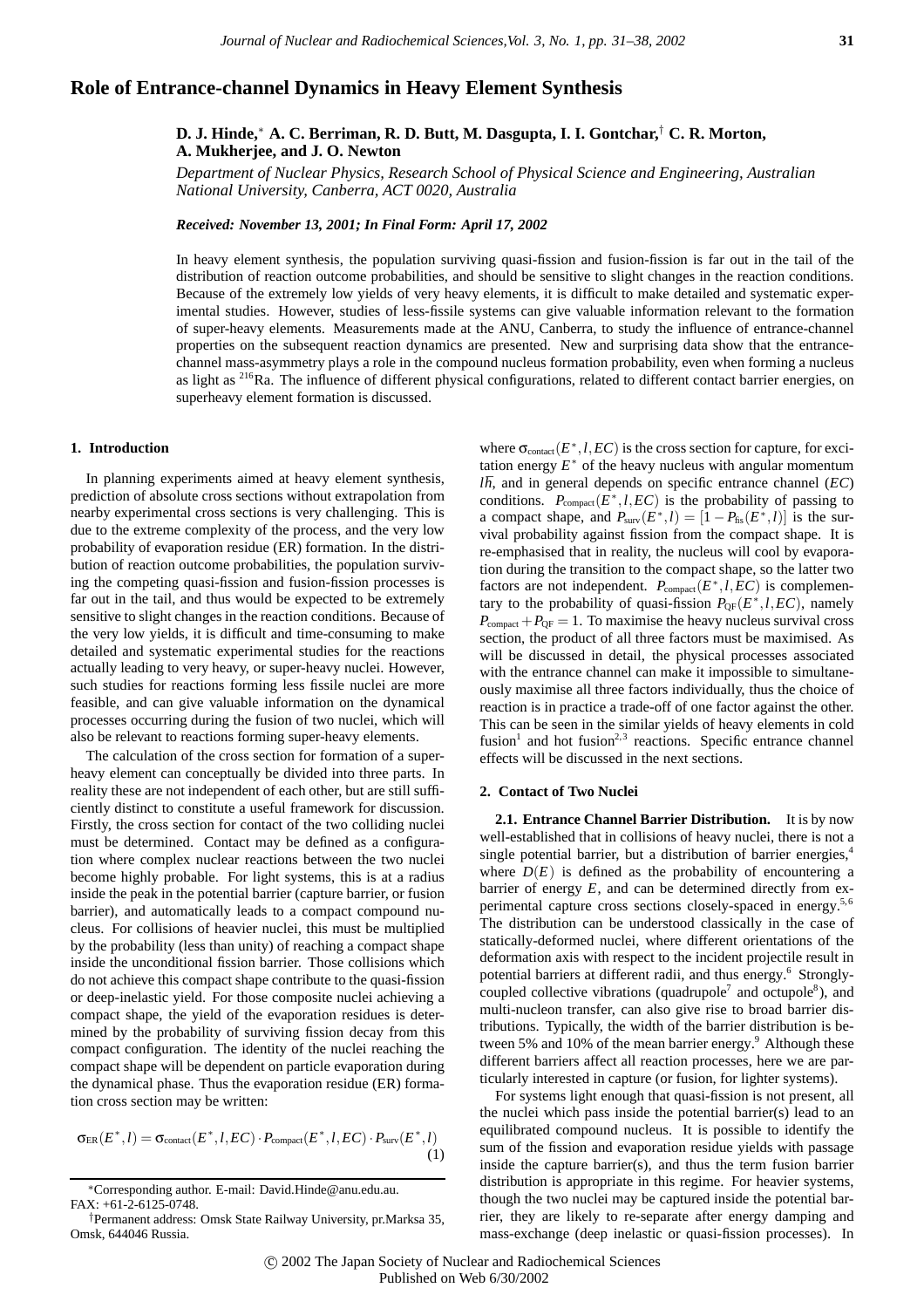such cases, the entrance-channel model describes the capture cross sections, and so we refer to the capture barrier distribution. It is important to appreciate that entrance channel models should not be compared with evaporation residue yields in such cases, since the capture cross section is only one of the factors in eq 1 which defines the ER cross sections. Similarly, a dynamical model describing the probability of passing to the compact configuration, but neglecting the dynamics in the entrance channel may also result in misleading conclusions.

The presence of the wide capture barrier distributions which necessarily occur during the collision of two heavy nuclei (due to the high charge product), should constitute a significant element in interpretations or predictions of cross sections for reactions forming super-heavy nuclei. In general, reactions at energies below the uncoupled potential barrier occur not through tunneling through that barrier, but by passage over a lower barrier, which is encountered with a probability defined by the barrier distribution. In the language of Myers and Swiatecki,<sup>10</sup> those collisions which actually lead to very heavy nuclei are almost certainly "unshielded", the capture barrier having been below the bombarding energy. The fact that there is almost no potential pocket for the uncoupled barrier will surely influence the extent and probability of finding barriers at energies lower than the uncoupled barrier, but lower barriers will exist. To maximise ER cross sections, not only should the weights (probabilities) of these lower barriers be maximal, but the elongation of the composite nucleus at contact, after passing the potential barrier, should be as small as possible. The latter point is illustrated below from experimental measurements.

## **3. Dependence of Quasi-fission Competition on Contact Configuration**

**3.1. Quasi-fission Measurements.** Generally, different potential barriers correspond to different conditions or configurations of the two nuclei at the capture barrier radius. The question then arises, does the configuration at the capture barrier radius influence the outcome of the reaction? If an equilibrated compound nucleus is always formed, according to Bohr's independence hypothesis, the answer should be no. If this is not the case, as in quasi-fission, some influence could in general be expected. From the discussion of eq 1, it may seem that there are two complementary methods of experimentally investigating this question, which should give the same information. The first is to look for changes in the fission properties indicating the presence of quasi-fission, whilst the second is to investigate inhibition of the evaporation residue yields. The situation is not quite so simple, however, since the general dependence of the fission process on angular momentum could result in quasi-fission competing with fusion at high angular momenta, resulting only in suppression of fusion-fission, but not affecting the evaporation residue yields which arise from the lower angular momenta. This question will be addressed in sect. 4.3 and 4.4.

A number of experimental studies have been made which have been interpreted as showing that, for a given reaction, the quasi-fission probability depends on the conditions at the capture barrier. The first such data interpreted in this way was for the reaction  ${}^{16}O + {}^{238}U$ , where the fission anisotropy was observed to rise dramatically as the beam energy fell through the capture barrier region, which can be seen by comparing Figure 1(a) and (c). In that work, it was proposed that fusion at the lowest beam energies, which results exclusively from the projectile approaching the tips of the prolate deformed target nuclei, leads preferentially to quasi-fission. Qualitatively, this picture could explain the trend of the data. There was also a small asymmetry in the fission mass-distribution, which became more pronounced at the same beam energy as the change in the anisotropy, as shown in Figure 1(b).

The hypothesis that  $P_{OF}(E^*, l, EC)$  depends on the orientation

To investigate this important question, a comparison of two reactions already known<sup>11,12</sup> to have substantial quasi-fission probabilities was made. The two reactions compared were  $32S + 208Pb$  (where  $208Pb$  is spherical) and  $32S + 232Tb$  (where <sup>232</sup>Th is prolate deformed). Recent measurements at the Australian National University (ANU) mapped out the detailed behaviour of the fission properties across the capture barrier energy region. Figure 2 shows the capture barrier distributions, the centroids of the fission mass distributions measured at a back-



**Figure 1.** (a) The capture barrier distribution for  ${}^{16}O + {}^{238}U$  together with a model calculation. (b) The measured centroids of the fission mass-splits (symmetric fission is indicated by the dot-dashed line). (c) The energy dependence of the fission anisotropy. In panels (b) and (c), the predictions of the TSM with the inclusion of couplings in capture are given by the dot-dashed lines, whilst the assumption for pure quasifission is given by the dotted lines. The predictions of the orientation dependent quasi-fission model based on these values are indicated by the full lines.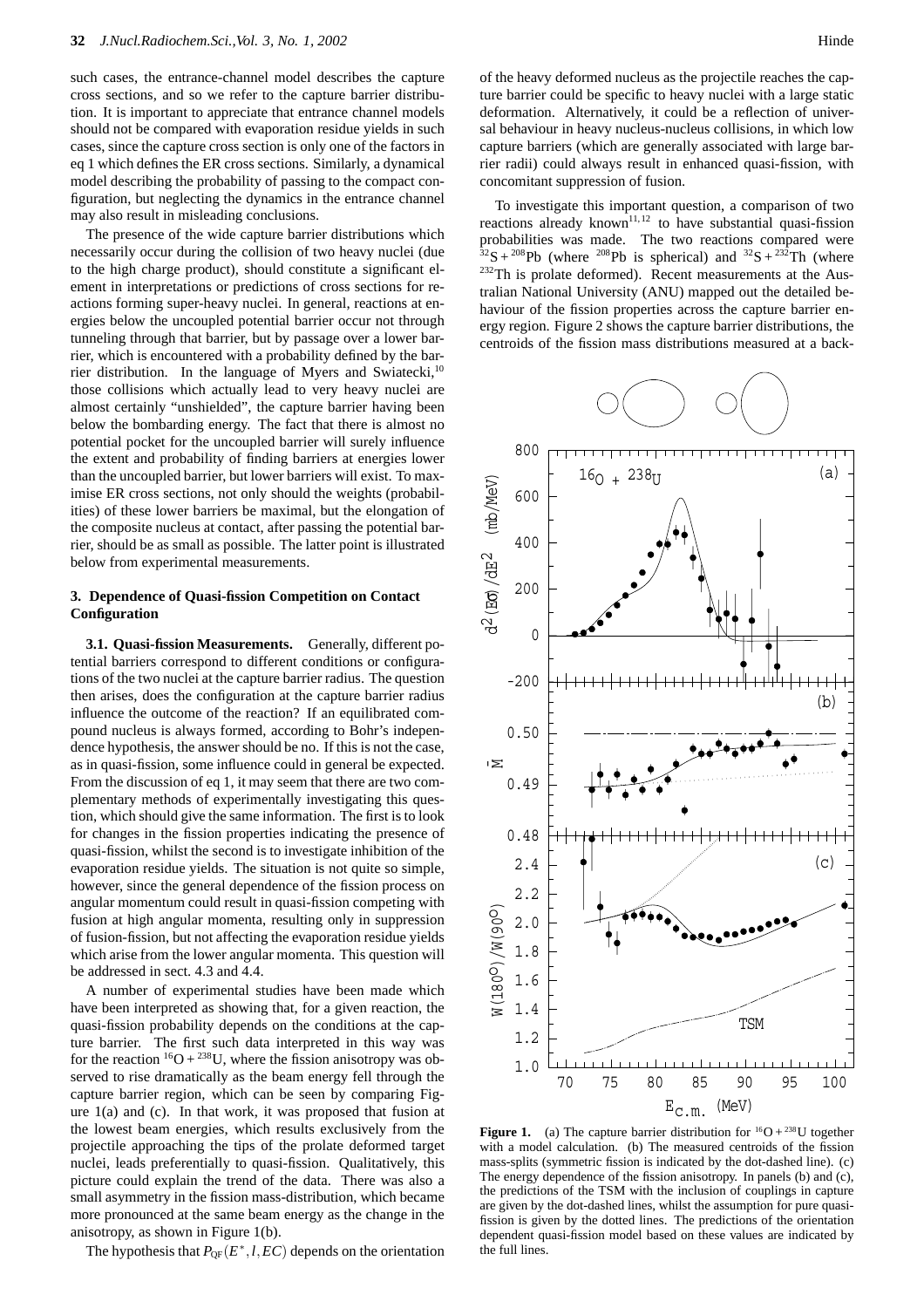

**Figure 2.** The barrier distribution (a) for  $32S + 208Pb$  together with (b) the centroids of the fission mass-splits (symmetric fission is indicated by the dashed line) and (c) the energy dependence of the fission angular anisotropy. The predictions of the TSM with and without the inclusion of couplings in capture are given by the dashed and full lines respectively. Similar quantities for  ${}^{32}S + {}^{232}Th$  are shown in (d), (e), and (f), the results for symmetric mass-splits between 0.4 and 0.6 of the compound nucleus mass being indicated by triangles. For both reactions, coupled-channels calculations of the capture barrier distributions show that the inclusion of wide barrier distributions does not allow reproduction of the measured anisotropy values.

ward angle, and the anisotropies as a function of beam energy for each reaction. In both cases, the anisotropies calculated assuming fusion-fission using the transition state model (labeled TSM) are small, whether the width of the barrier distribution is included (full lines) or not (dashed lines). These anisotropies are small because the calculated saddle-point shapes are very compact for such fissile compound nuclei, allowing fission far from the plane normal to the angular momentum vector.

For both reactions, the measured anisotropies *A* lie well above the calculations, indicating that the fission occurs close to the plane normal to the angular momentum vector. This implies that compact shapes are not generally reached in these reactions, consistent with previous conclusions $11,12$  that quasi-fission predominates. The energy dependence of *A* for the two reactions is, however, very different. For  ${}^{32}S + {}^{232}Th$ , *A* rises as the energy falls below the average fusion barrier energy, as observed for lighter projectiles incident on deformed heavy targets, for example  ${}^{16}O + {}^{238}U$  (Ref. 14) and even  ${}^{12}C + {}^{238}U, {}^{232}TH$  (Ref. 15, 16). In contrast with the reactions induced by lighter projectiles, which only show small changes (see Figure  $1(b)$ ), the energy dependence of the shape of the fission mass-distributions for  $32\text{ S} + 232\text{ Th}$  shows marked changes in shape and centroid, as demonstrated in Figure 2(e). For  ${}^{32}S + {}^{208}Pb$ , however, the anisotropy falls monotonically with decreasing energy, and the mass-distributions show essentially no change in shape or centroid, unlike those for the 232Th target. Thus there is no indication in the  ${}^{32}S + {}^{208}Pb$  data of a significant change in the character or probability of quasi-fission which is dependent on the energy of the barrier encountered, unlike reactions with statically deformed heavy nuclei. This is most likely correlated with the high frequency of the vibrational excitations of  $^{208}Pb$ , as opposed to the low frequency associated with collective rotational excitations of 232Th.

In reactions involving heavy statically deformed nuclei, the configuration found at the capture barrier is likely to remain essentially unchanged up to the time the two nuclei start to merge together, and so influences the subsequent fission dynamics. For vibrational nuclei, a configuration resulting in a low energy fusion barrier will not necessarily translate into an elongated composite nucleus, due to the high frequency of the collective vibrational modes.

**3.2. Dependence of Evaporation Residue Yield on Contact Configuration.** The energy dependence of the fission behaviour in the two  $32$ S-induced reactions discussed above thus indicates a specific influence of static deformation of the system before contact on the subsequent reaction dynamics. A general increase in quasi-fission associated with contact barriers with larger radii (lower energy) than average is not indicated. The data do support the hypothesis originally developed to explain the anisotropies for the  $^{16}O + ^{238}U$  reaction. At that time, it was suggested that the orientation-dependence of the quasi-fission probability would lead to suppression of evaporation residue yields at sub-barrier energies, whilst it may lead to enhancement at above-barrier energies. In terms of eq 1, this occurs because the orientation-dependence of the quasifission probability also defines the complementary probability *P*compact(*E*∗*,l,EC*) of reaching the equilibrium deformation.

Recently, measurements of evaporation residue cross sections have been made at JAERI, for the  ${}^{60}$ Ni +  ${}^{154}$ Sm (Ref. 17) and  $^{76}$ Ge +  $^{150}$ Nd (Ref. 18) reactions, where both target nuclei have large prolate static deformations. It was found that there was essentially no evaporation residue yield in the lowest 10 MeV of the calculated fusion barrier distribution, corresponding only to those collisions where the projectile makes contact with the tip of the target nuclei. This result, complementary to studies of fission properties in the same low energy regime, is consistent with the above picture of orientation-dependent quasi-fission.

## **4. Dependence of Quasi-fission on Entrance Channel Mass-asymmetry**

It has long been recognised that the probability of quasifission depends on the entrance-channel mass-asymmetry. A number of comparative measurements, where the same compound nucleus has been formed with different pairs of projectile and target nuclei, have shown<sup>19,20</sup> that for the reaction with the more symmetric entrance-channel masses, the fission properties show signatures characteristic of quasi-fission (for example, broader mass distributions).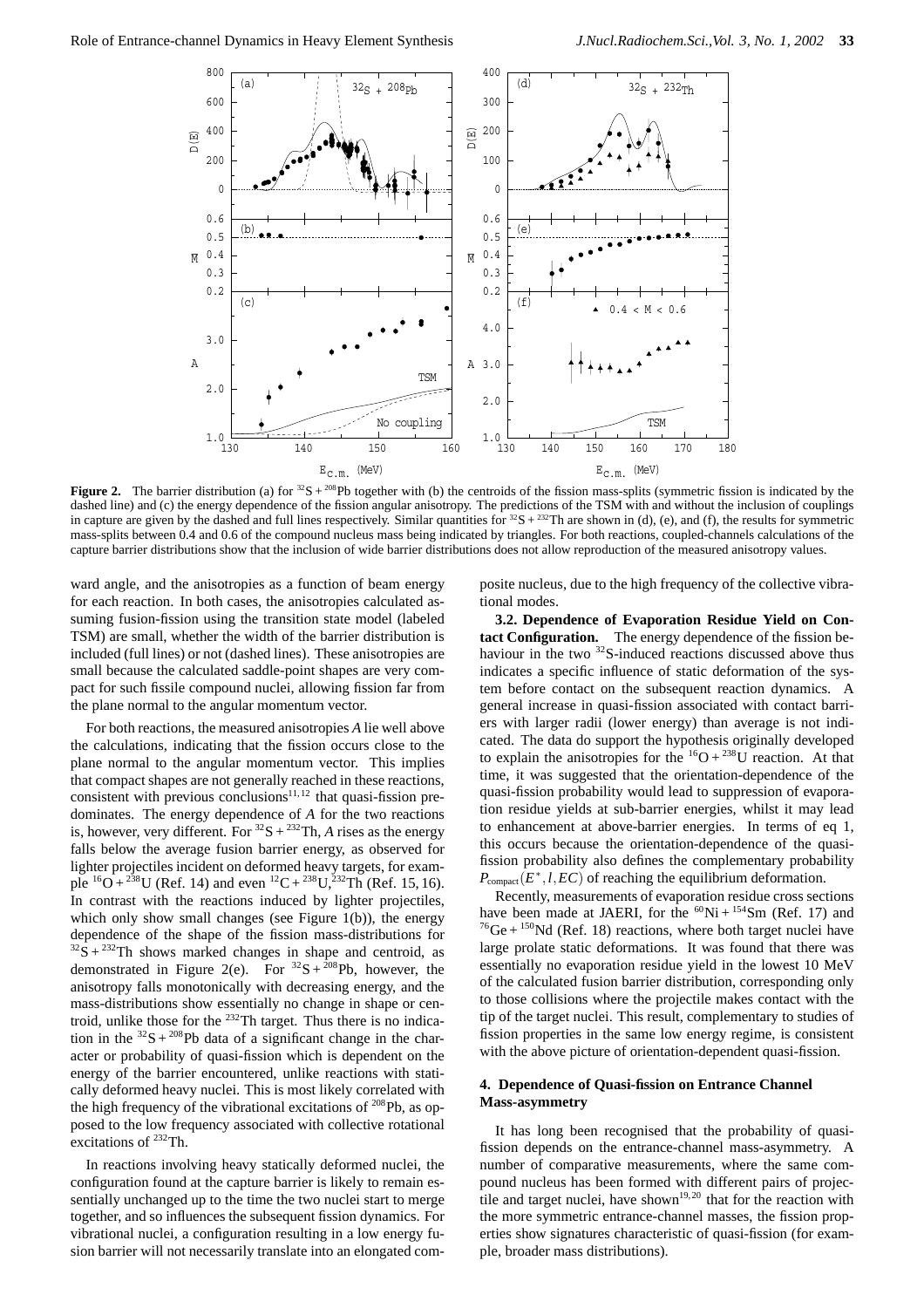A recent study at the ANU, reported in Reference 21, showed for the first time the presence of quasi-fission, and the simultaneous suppression of the evaporation residue yield, for massasymmetric reactions. These results are described below.

**4.1. ANU Experimental Studies of Reactions Forming 216Ra.** Three combinations of projectile and target nuclei were used to form <sup>216</sup>Ra: <sup>12</sup>C + <sup>204</sup>Pb, <sup>19</sup>F + <sup>197</sup>Au, and <sup>30</sup>Si + <sup>186</sup>W. The evaporation residue (ER) cross sections were measured, as well as the fission cross sections and properties. Although the fission may previously have been expected in such reactions to result only from fusion-fission, in principle it also includes contributions from the quasi-fission process (if present) in which no evaporation residues are produced. Measurements were made at ten or more beam energies, from the Coulomb barrier upwards for each reaction. The energies were chosen such that the <sup>216</sup>Ra nuclei were formed at the same excitation energy in the three reactions.

The 14UD tandem electrostatic accelerator at the ANU provided pulsed beams which bombarded thin isotopically enriched targets. The 204Pb target was enriched to 99.7%, which was confirmed by the absence of  $\alpha$  lines from the lighter Pb isotopes. To determine the cross sections for ERs, aluminum catcher foils were placed immediately behind the target to stop the ERs.<sup>22</sup> The catcher foils were 1.5–2.5 times thicker than the average range of the ERs for each reaction. All the ERs undergo subsequent  $\alpha$  decay from their ground-states, with lifetimes from 1.9 s to 3.5 h. The  $\alpha$  particles resulting from the decay were detected in an annular solid-state detector as shown in Figure 3(a). Repeat measurements for the 30Si reaction with a thicker catcher gave the same cross sections, confirming that all ERs were stopped. Measurements were made both during and after irradiation. Together with the use of a sophisticated peak-fitting program, this allowed determination of the individual yields of almost all evaporation channels

Measurements of fission were carried out in separate experiments, the two fission fragments being detected in two large area, position-sensitive multi-wire proportional counters arranged as shown in Figure 3(b). Each covered an angular range of 75◦, allowing determination of the cross section in

a single measurement. The coincident detection of both fragments allowed the determination of the fission fragment massratio through reconstruction of the velocity ratio.<sup>14</sup>

In both ER and fission measurements, cross sections were determined by normalizing to the yields of elastically scattered beam particles measured in monitor detectors located at  $\pm 22.5^\circ$ . It was essential that reliable *absolute* cross sections were obtained in order to make meaningful comparisons between reactions. This could be achieved, without requiring determination of transmission efficiencies through a complex apparatus, because the cross sections were sufficiently large that the ERs could be identified when stopped *at the target location*. Thus accurate absolute detector normalisation could be obtained simply by measuring elastic scattering both in the monitor detectors and in the  $\alpha$ -particle and fission detectors, at low beam energies where the elastic scattering cross sections will be Rutherford. The individual ERs, identified by their decay  $\alpha$ -particle energies and lifetimes, were mainly Ra isotopes, formed after the emission of  $x = 3, 4, 5, \dots$  neutrons.

**4.2. Experimental Results for 216Ra.** The ratio of the yield of a given *xn* channel to the total *xn* cross section was determined at each energy for the three reactions, the results being shown in Figure 4, as a function of excitation energy in  $^{216}Ra$ . Bohr's independence hypothesis $23$  states that compound nuclei with the same excitation energy and angular momentum will decay independently of their method of formation. The data show that for the ER, this is the case, the peak in the ER yield for each isotope occurring at a value of *E*<sup>∗</sup> essentially independent of the reaction. This confirms that the actual excitation energies of the 216Ra nuclei formed in the three reactions are indeed essentially the same, and that pre-equilibrium neutron emission is not significant, as expected at low beam energies.

The sum of the fission and ER cross sections defines the capture cross section. Both are shown, for all three reactions, in Figure 5 and Figure 7(a). In each case, the ER cross sections peak at a certain beam energy, then fall, whilst the contribution



**Figure 3.** Experimental configurations for the two types of measurement and typical measured spectra. (a) A schematic diagram of the configuration of the ER measurements with a typical  $\alpha$ -particle energy spectrum from the annular  $\alpha$ -particle detector, and the fit to the spectrum (full lines). This spectrum shows that the α particles from Ra can be very clearly identified. (b) Configuration for the fission measurements, with three normalized mass spectra (defined as the mass of one fragment divided by the total mass) measured for fission of  $216$ Ra at the same excitation energy in the three reactions. The peak for elastic scattering of 58Ni from 197Au shows the good experimental resolution.



**Figure 4.** The ratio of individual *xn* channel cross sections to the total *xn* cross section, for the three reactions forming 216Ra. Statistical model calculations are shown by the curves. The *xn* excitation functions are almost identical in the three reactions.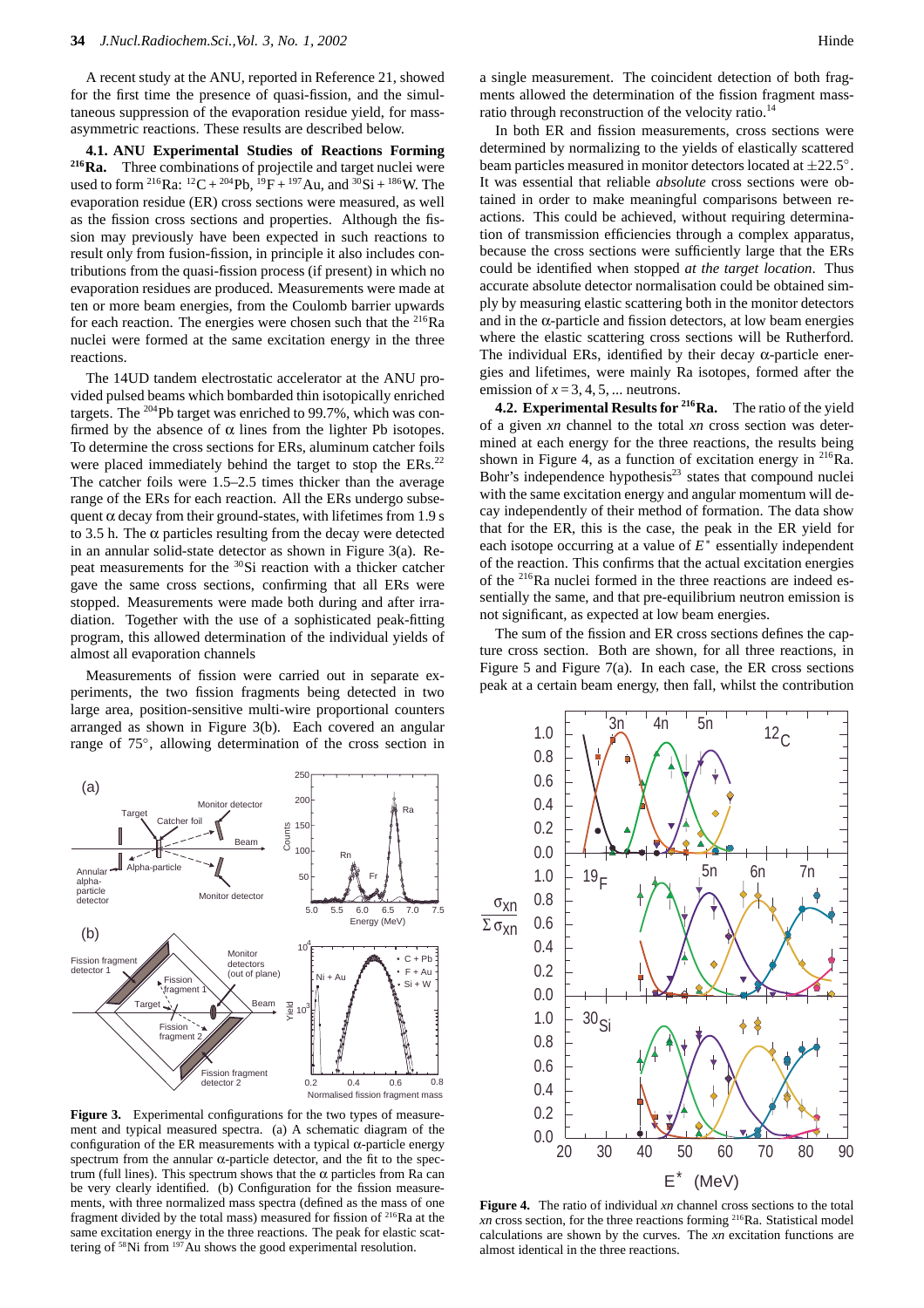

**Figure 5.** cross sections and capture barrier distributions for the three reactions  ${}^{12}C + {}^{204}Pb$ ,  ${}^{19}F + {}^{197}Au$ , and  ${}^{30}Si + {}^{186}W$ . The upper frames show the sum (closed circles) of the measured fission (open circles) and ER (triangles) cross sections. For the  $30$ Si +  $186$ W reaction the different triangle symbols represent ER measurements using different stopper foil thicknesses. The lower panels show the experimental capture barrier distributions *D*(*E*). The lines represent the results of the coupled-channels calculations using known target and projectile excitations.

of ERs to the capture cross sections decreases as the projectile becomes heavier. Calculations using nuclear potential parameters consistent with many other reactions, $9$  and coupling parameters from the known properties of the collective modes in each nucleus, reproduced the present capture cross sections and barrier distributions  $D(E)$  for the three reactions, typically to within 2%, indicating that the three systems behave as expected. These calculations are shown by the lines in Figure 5. From these calculations, the capture angular momentum distributions were obtained for each beam energy, for the three reactions. As the beam energy increases, the projectile can bring in higher angular momenta *lh*. As the height of the fission barrier falls proportional to  $l^2$ , this leads to the observed rapid fall in the ER probability. Fitting these data with a statistical decay simulation shows that the fission probability exceeds 98% at  $l = 30$ . This restricts ER survival to low *l* values, allowing a simple and essentially model-independent comparison of the measured ER yields for the three reactions, which is described below.

**4.3. Reduced ER cross sections**  $\tilde{\sigma}_{ER}$ . At a given beam energy  $E$ , the total ER cross section is the sum of the cross sections from each *l*, these being the products of the capture cross sections and the probabilities of surviving fission  $(1 - P_f(l, E^*))$ . Initially it is assumed that  $P_f(l, E^*)$  is independent of the entrance channel. Thus

$$
\sigma_{\text{ER}}(E) = \pi \lambda^2 \sum_{l=0}^{\infty} (2l+1) T_l(E) (1 - P_f(l, E^*)), \tag{2}
$$

where  $T_l(E)$  is the probability of capture for *l*, and  $\lambda$  is the reduced deBroglie wavelength, determined by the beam momentum. Division by  $\pi \lambda^2$  gives the reduced cross section  $\tilde{\sigma}_{ER}$ . Although the coupled-channels capture models can reliably predict  $T_l(E)$ , reliance on a particular calculation can be eliminated. This is because all such models show that at beam energies sufficiently high above the Coulomb barrier,  $T_l(E)$  is essentially unity for all *l* which lead to ERs. At these energies  $T_l(E)$  can be dropped, giving

$$
\tilde{\sigma}_{\text{ER}}(E) = \sum_{l=0}^{\infty} (2l+1) (1 - P_f(l, E^*)).
$$
 (3)

Thus at the same  $E^*$ , the three reactions should give the same  $\tilde{\sigma}_{ER}$ , as long as  $P_f(l, E^*)$  is independent of the reaction, in accordance with Bohr's hypothesis. Monte Carlo statistical model calculations<sup>24</sup> (using  $T_l(E)$  from the coupled channels calculations which reproduced the measured capture cross sections) indeed show this behaviour, as illustrated in Figure 6(a), where the three lines corresponding to each reaction converge when all reactions fully populate the angular momenta leading to ERs  $(T_l(E) = 1$  for all *l* below 30). By comparison, the experimental ER data do not converge, but show a systematic difference for each reaction, with the yield of ERs being largest for the light-



Figure 6. Reduced cross sections for ERs as a function of excitation energy for (a) all ERs and (b) radium ERs. Monte Carlo statistical model calculations, based on Bohr's independence hypothesis, are shown by the curves, which converge at the higher energies. In contrast, the measured ER reduced cross sections for the heavier projectiles are inhibited compared to those for 12C.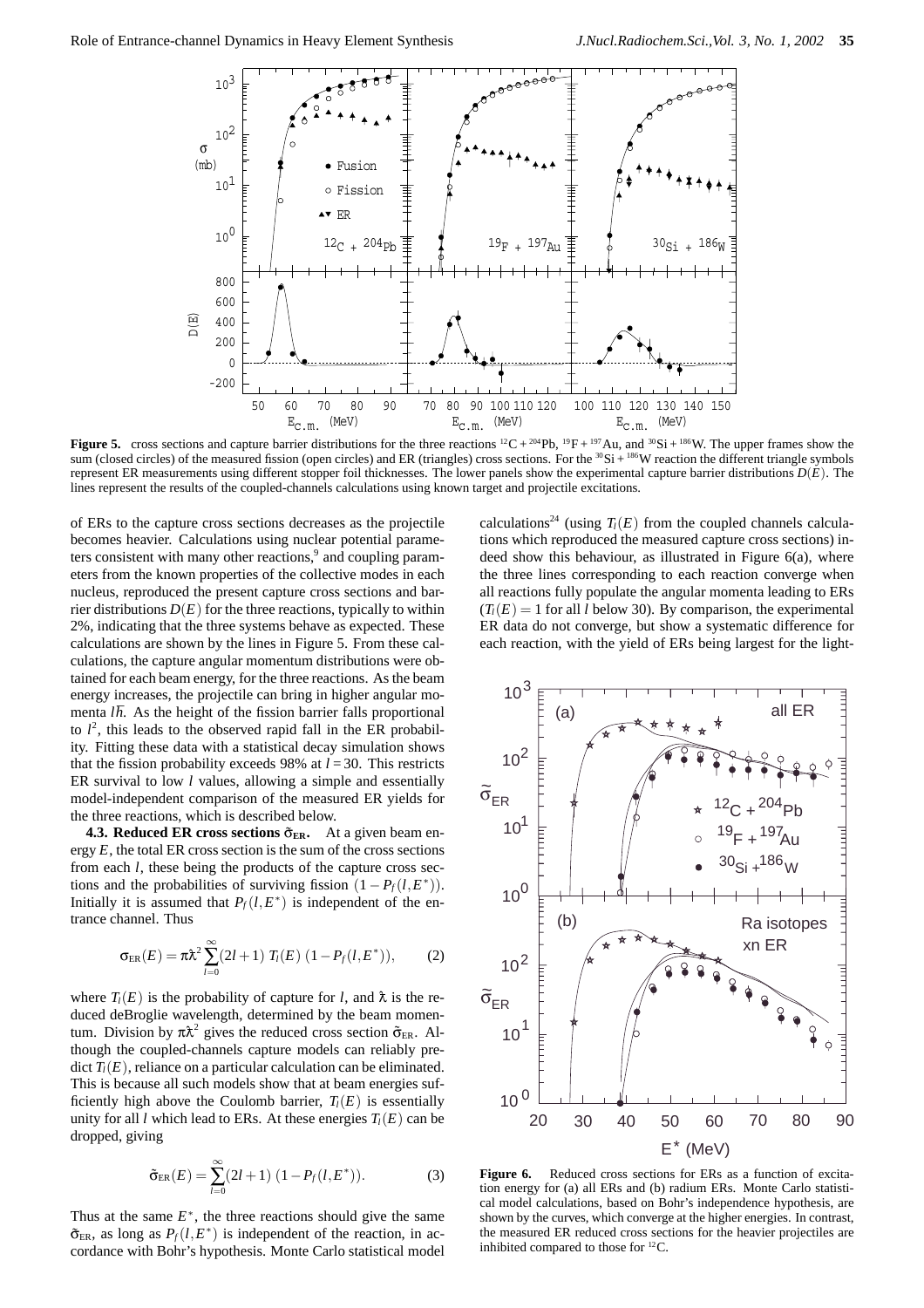est projectile. The yields could be affected by the recognized phenomenon of breakup of the lighter projectiles into α-particle clusters,<sup>25</sup> leading at high *l* to incomplete fusion, resulting in increased ER formation rather than fission. Contributions from incomplete fusion can be eliminated by summing the yields for Ra isotopes alone, which can only be formed when all the protons in the projectile are captured. These yields, plotted in Figure 6(b), still show a strong dependence on projectile mass, those for <sup>19</sup>F and <sup>30</sup>Si being respectively 0.64  $\pm$  0.09 and 0.57  $\pm$  0.08 of those for 12C at the two highest energies. This cannot be explained by the low values of  $T_l(E)$ , since the measured capture cross sections for all three reactions can only be reproduced with  $T_l(E)$ values close to unity. The only reasonable conclusion is that either  $P_f(l, E^*)$  depends on the reaction, in disagreement with Bohr's hypothesis, or that fission is not all from the fully equilibrated compound nucleus. Then the right hand side of eq 2 must be multiplied by the probability of passing from the contact to the compact shape, as in eq 1, allowing for inhibition of true fusion for the heavier projectiles. Fusion with light projectiles (such as  $^{19}$ F) has previously implicitly been assumed to proceed without any inhibition. We believe that this is the first observation of fusion inhibition for such a light projectile.

**4.4. Fission Mass Distributions.** If the inhibition is caused by the presence of quasi-fission, as in reactions forming super-



20 40 60 80

 $216$ Ra

 $0.000^{L}_{20}$ 

0.002

 $(σ<sub>M</sub>)<sup>2</sup>$ 

 $\lesssim$   $\frac{2}{1}$ 

σcap(mb)

0.004

0.006

1000

2000

0

400

800

1200

0

 $\overline{c}$ 

(b)

(a)

 $12C + 204Pb$  $19F + 197Au$  $30_{\text{Si}} + 186_{\text{W}}$  heavy nuclei, there should be evidence for quasi-fission in the fission mass-distributions, since quasi-fission is expected to have a broader mass-distribution than fusion-fission. The width of the fusion-fission mass-distribution depends principally on excitation energy, but may depend slightly on angular momentum. However, if the <sup>216</sup>Ra compound nuclei formed at the same *E*<sup>∗</sup> in different reactions have the *same* angular momentum distributions, then according to Bohr's hypothesis, the fission massdistributions should be identical. The angular momentum distributions can be reliably predicted<sup>26,27</sup> by the coupled-channels calculations that reproduce the capture cross sections.<sup>9</sup> Figure 7(a) shows the dependence of the deduced mean  $l^2$  on  $E^*$ . This demonstrates that the  ${}^{12}$ C reaction matches the  ${}^{30}$ Si reaction at one energy, and approaches the <sup>19</sup>F reaction at the highest energy. Qualitatively this must happen, as the heavier projectiles have a higher threshold  $E^*$  for capture, but carry more angular momentum than  ${}^{12}$ C. The measured variances of the fission mass-distributions for the three systems, presented in Figure 7(b), do not match at any energy, but rather show a systematic dependence on projectile mass, as well as the expected increase with  $E^*$ . This result is consistent with the observed inhibition of fusion for the heavier projectiles, indicating an increasing contribution from the quasi-fission process, in which no ERs are produced, and for which full mass-equilibration is not expected, leading to wider mass-distributions for the reactions with heavier projectiles.

Having found convincing evidence for quasi-fission in the fission mass-distributions, as well as inhibition of fusion, we conclude that the combined results indicate that quasi-fission is not only competing with fusion-fission at high angular momenta, but is also competing at the low angular momenta leading to ERs.

**4.5. Interpretation in terms of Entrance-channel Massasymmetry.** These results may be interpreted qualitatively by considering what can happen to the projectile nucleus when it makes contact with the target nucleus. It may be swallowed up by the heavier nucleus, resulting in a compact compound nu-



Figure 8. Fission barrier energies for <sup>216</sup>Ra are shown as a function of mass-asymmetry, defined as the difference between the masses of the two parts of the elongated nuclear system divided by their sum. The barrier energies, calculated with the Liquid Drop Model, are expressed in units of the spherical surface energy  $E_s^{(0)}$  of <sup>216</sup>Ra. The initial massasymmetries for the three reactions are indicated. The shapes at contact corresponding to these asymmetries, and others, are sketched above.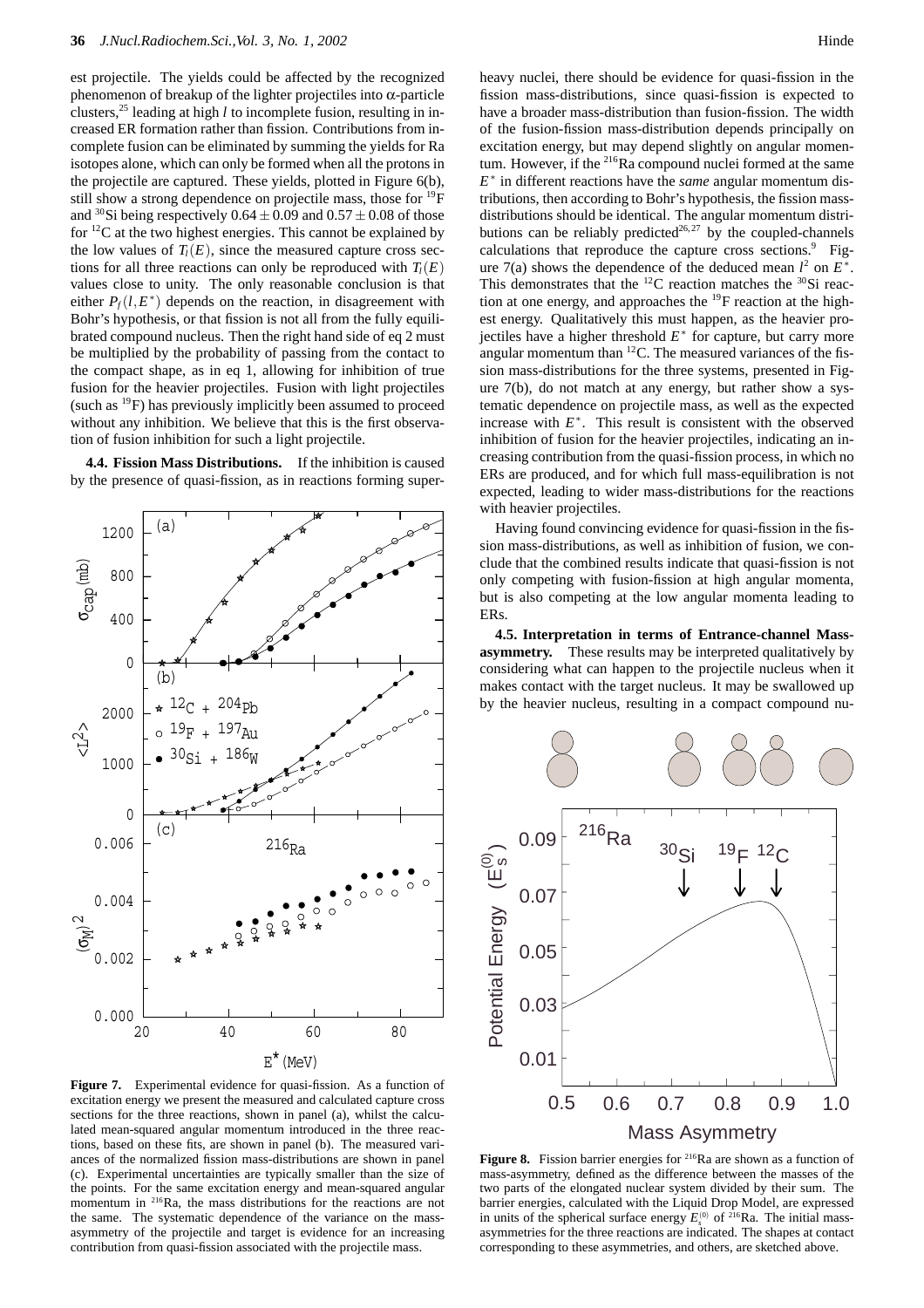cleus (fusion). Alternatively, it may gain mass from the heavier nucleus, and the system will approach the entrance channel configurations of more and more mass-symmetric collisions. Although it may still fuse from these configurations, passing inside the unconditional saddle-point deformation, the system may also separate, leading to quasi-fission.

Though this seems qualitatively to be a reasonable interpretation, we must consider an alternative explanation, related to the orientation dependent quasi-fission picture described above for statically deformed nuclei, where increased elongation of the system at contact increases the quasi-fission probability. <sup>204</sup>Pb is essentially spherical, and the small oblate deformation of  $197$  Au results in contact shapes only 2% longer than average at most. The larger prolate deformation of  $186W$  can result in contact shapes over 7% longer than average. The largest change in the effect of deformation is thus between  $197$  Au and  $186$ W, whilst the largest change in ER yields is between <sup>197</sup>Au and <sup>204</sup>Pb. Furthermore, the comparison of  $\tilde{\sigma}_{ER}$  must be made at energies above the fusion barrier region, where all orientations of the deformed nucleus contribute. Hence this mechanism seems unlikely to explain the observed difference between the 204Pb and 197Au reactions.

Fusion and quasi-fission competition has previously been discussed in terms of the dependence of the calculated heights of the mass-asymmetric fission barriers,  $28-30$  or in terms of the mass-asymmetry dependence of the energy of the contact configurations. $31$  In Figure 8 the conditional fission barrier energies (interpolated from calculations of Reference 32) for  $^{216}$ Ra are shown as a function of the mass-asymmetry. The projectile will tend to be absorbed if the mass-asymmetry is to the right of the peak, whilst if to the left, it will preferentially gain mass. The three reactions studied span the peak, with only the  $^{12}$ C reaction on the side favouring rapid compound nucleus formation. It may seem surprising initially that the calculated potential energies for the fission shapes appear to agree so well with the experimental data, as the potential maximum for the contact shapes (which are less elongated than the conditional fission saddle-point shapes) occurs at smaller asymmetries. However, after contact, the development of a neck between the two nuclei causes the potential maximum to shift back to larger asymmetry, $33$  similar to that found for the saddle-point shapes. Our results are consistent with the mass-asymmetry being a crucial variable determining the dynamics of these reactions, though of course the dynamics will not only depend on the the potential energy surface, but also on the dissipation and inertia tensors. A quantitative understanding of the effect of mass-asymmetry, and other important variables such as the deformation of the symmetric fission barrier and the elongation of the system at contact, $14$  will require further experimental and theoretical studies. To describe theoretically the complex fusion dynamics after capture, multi-dimensional models $3^{1,34,35}$  are being developed. Their future application to fusion reactions leading to new super-heavy elements promises insights into possible advantages of using short-lived neutronrich nuclei, for which extensive experimental surveys will not be practicable.

#### **5. Conclusions**

A large static deformation of the heavy partner in a nuclear collision has been demonstrated to affect the probability of quasi-fission. Experimental data indicate that collisions at the lowest beam energies that result in contact between projectile and target favour quasi-fission, and thus must inhibit true fusion. This is related to the elongation of the combined system, and the low frequency of the collective rotational motion which is induced. In contrast, collisions involving heavy spherical nuclei show no evidence of enhancement of quasi-fission at low beam energies, which is argued to be due to the high frequencies of the collective vibrations excited during the collision.

The comprehensive data set obtained for three massasymmetric reactions leading to the compound nucleus <sup>216</sup>Ra indicates that the mass-asymmetry affects the probability of quasifission already for extremely asymmetric reactions  $({}^{19}F + {}^{197}Au)$ , even at low angular momenta. These experimental results provide a quantitative test of the physics incorporated in theoretical models of ER formation, through focusing on the boundary between the simple fusion process envisaged by Bohr, and the complex and delicate dynamical process required to coax two heavy nuclei together.

**Acknowledgement.** M.D. acknowledges the support of an Australian Research Council QEII Fellowship.

#### **References**

- (1) S. Hofmann and G. M¨unzenberg, Rev. Mod. Phys. **72**, 733 (2000), and references therein.
- (2) Yu. Ts. Oganessian, A. V. Yeremin, A. G. Popeko, S. L. Bogomolov, G. V. Buklanov, M. L. Chelnokov, V. I. Chepigin, B. N. Gikal, V. A. Gorshkov, G. G. Gulbekian, M. G. Itkis, A. P. Kabachenko, A. Yu. Lavrentev, O. N. Malyshev, J. Rohac, R. N. Sagaidak, S. Hofmann, S. Saro, G. Giardina, and K. Morita, Nature **400**, 242 (1999).
- (3) Yu. Ts. Oganessian, V. K. Utyonkov, Yu. V. Lobanov, F. Sh. Abdullin, A. N. Polyakov, I. V. Shirokovsky, Yu. S. Tsyganov, G. G. Gulbekian, S. L. Bogomolov, B. N. Gikal, A. N. Mezentsev, S. Iliev, V. G. Subbotin, A. M. Sukhov, O. V. Ivanov, G. V. Buklanov, K. Subotic, M. G. Itkis, K. J. Moody, J. F. Wild, N. J. Stoyer, M. A. Stoyer, R. W. Lougheed, C. A. Laue, Ye. A. Karelin, and A. N. Tatarinov, Phys. Rev. C **63**, 011301(R) (2001).
- (4) C. H. Dasso, S. Landowne, and A. Winther, Nucl. Phys. A **405**, 381 (1982); **407**, 221 (1993).
- (5) N. Rowley, G. R. Satchler, and P. H. Stelson, Phys. Lett. B **254**, 25 (1991).
- (6) J. R. Leigh, M. Dasgupta, D. J. Hinde, J. C. Mein, C. R. Morton, R. C. Lemmon, J. P. Lestone, J. O. Newton, H. Timmers, and J. X. Wei, Phys. Rev. C **52**, 3151 (1995).
- (7) A. M. Stefanini, D. Ackermann, L. Corradi, D. R. Napoli, C. Petrache, P. Spolaore, P. Bednarczyk, H. Q. Zhang, S. Beghini, G. Montagnoli, L. Mueller, F. Scarlassara, G. F. Segato, F. Soramel, and N. Rowley, Phys. Rev. Lett. **74**, 864 (1995).
- (8) C. R. Morton, M. Dasgupta, D. J. Hinde, J. R. Leigh, R. C. Lemmon, J. P. Lestone, J. C. Mein, J. O. Newton, H. Timmers, N. Rowley, and A. T. Kruppa, Phys. Rev. Lett. **72**, 4074 (1994).
- (9) M. Dasgupta, D. J. Hinde, N. Rowley, and A. M. Stefanini, Ann. Rev. Nucl. Part. Sci. **48**, 401 (1998).
- (10) W. D. Myers and W. J. Swiatecki, Phys. Rev. C **62**, 044610 (2000).
- (11) B. B. Back, R. R. Betts, J. E. Gindler, B. D. Wilkins, S. Saini, M. B. Tsang, C. K. Gelbke, W. G. Lynch, M. A. McMahan, and P. A. Baisden, Phys. Rev. C **32**, 195 (1985).
- (12) W. Q. Shen, J. Albinski, A. Gobbi, S. Gralla, K. D. Hildenbrand, N. Herrmann, J. Kuzminski, W. F. J. Muller, H. Stelzer, J. Toke, B. B. Back, S. Bjornholm, and S. P. Sorensen, Phys. Rev. C **36**, 115 (1987).
- (13) D. J. Hinde, M. Dasgupta, J. R. Leigh, J. C. Mein, C. R. Morton, J. O. Newton, and H. Timmers, Phys. Rev. Lett. **74**, 1295 (1995).
- (14) D. J. Hinde, M. Dasgupta, J. R. Leigh, J. C. Mein, C. R. Morton, J. O. Newton, and H. Timmers, Phys. Rev. C **53**, 1290 (1996).
- (15) J. P. Lestone, A. A. Sonzogni, M. P. Kelly, and R. Vandenbosch, Phys. Rev. C **56**, R2907 (1997).
- (16) J. C. Mein, D. J. Hinde, M. Dasgupta, J. R. Leigh, J. O. Newton, and H. Timmers, Phys. Rev. C **55**, R995 (1997).